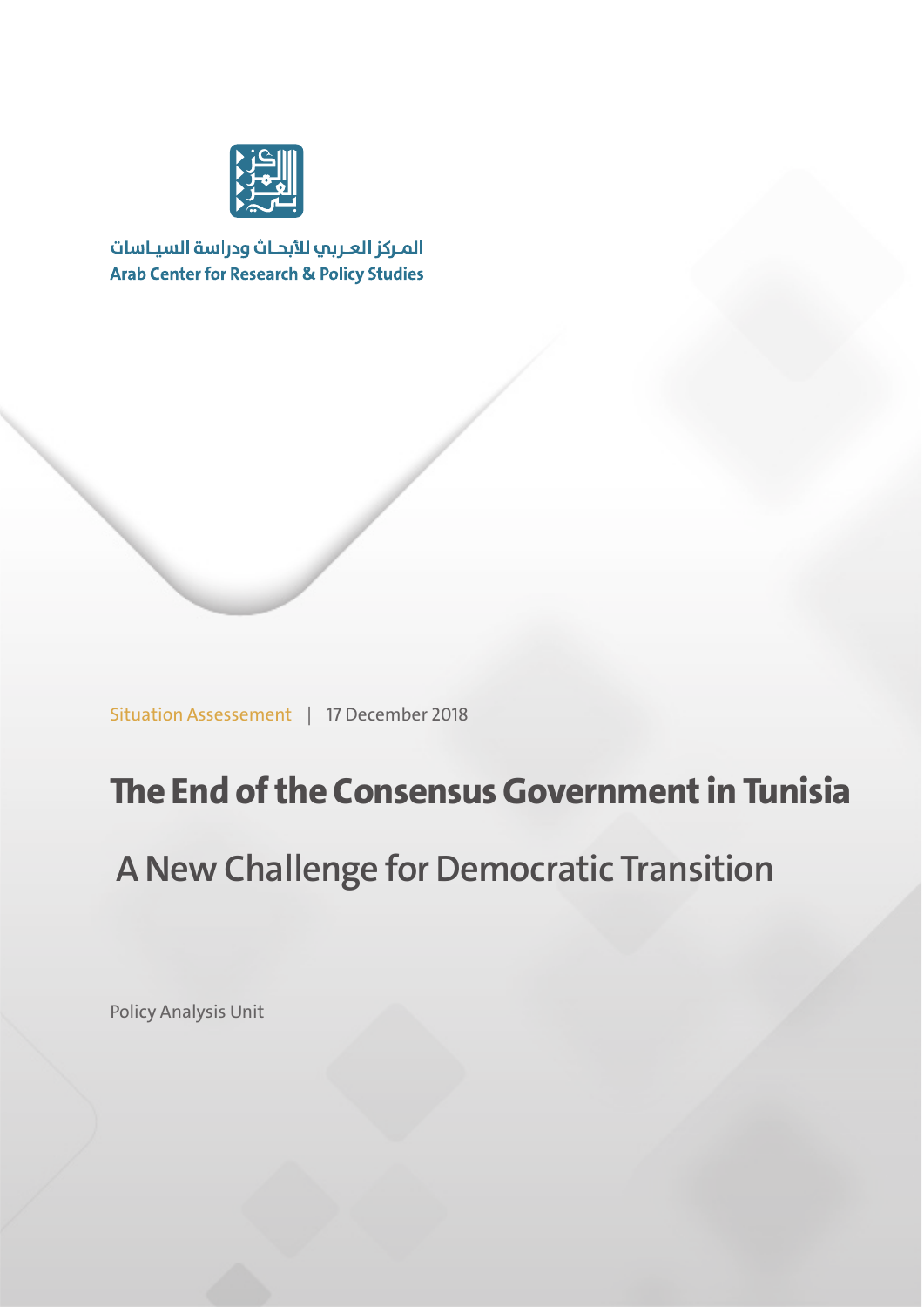#### The End of the Consensus Government in Tunisia : A New Challenge for Democratic Transition

Series: Situation Assessement

17 December 2018

#### Policy Analysis Unit

The Policy Analysis Unit is the Center's department dedicated to the study of the region's most pressing current affairs. An integral and vital part of the ACRPS' activities, it offers academically rigorous analysis on issues that are relevant and useful to the public, academics and policy-makers of the Arab region and beyond. The Policy Analysis Unit draws on the collaborative efforts of a number of scholars based within and outside the ACRPS. It produces three of the Center's publication series: Assessment Report, Policy Analysis, and Case Analysis reports.

Copyright © 2018 Arab Center for Research and Policy Studies. All Rights Reserved.

The Arab Center for Research and Policy Studies is an independent research institute and think tank for the study of history and social sciences, with particular emphasis on the applied social sciences.

The Center's paramount concern is the advancement of Arab societies and states, their cooperation with one another and issues concerning the Arab nation in general. To that end, it seeks to examine and diagnose the situation in the Arab world - states and communities- to analyze social, economic and cultural policies and to provide political analysis, from an Arab perspective.

The Center publishes in both Arabic and English in order to make its work accessible to both Arab and non-Arab researchers.

The Arab Center for Research and Policy Studies Al-Tarfa Street, Wadi Al Banat Al-Dayaen, Qatar PO Box 10277, Doha +974 4035 4111 +974 40354114 www.dohainstitute.org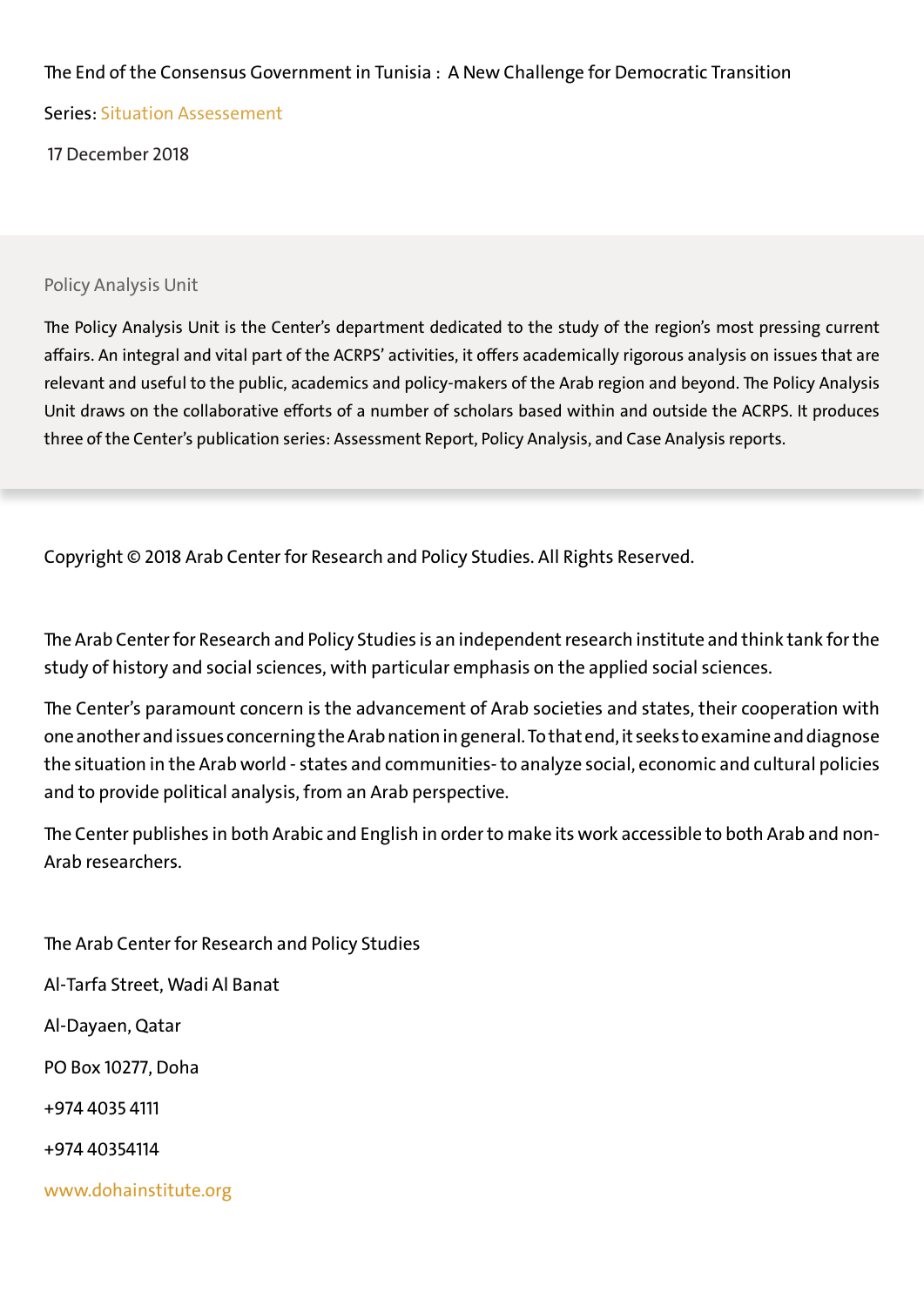# **Contents**

| Government Stability and a construction of the construction of the construction of 1 |  |
|--------------------------------------------------------------------------------------|--|
| Allegations of a Coup against the President and a construction of the control of 2   |  |
| Social Protests and Political Questions. And a substitution of the contract of the 3 |  |
| Regional Projects in the Pipeline and a construction of the construction of 3        |  |
|                                                                                      |  |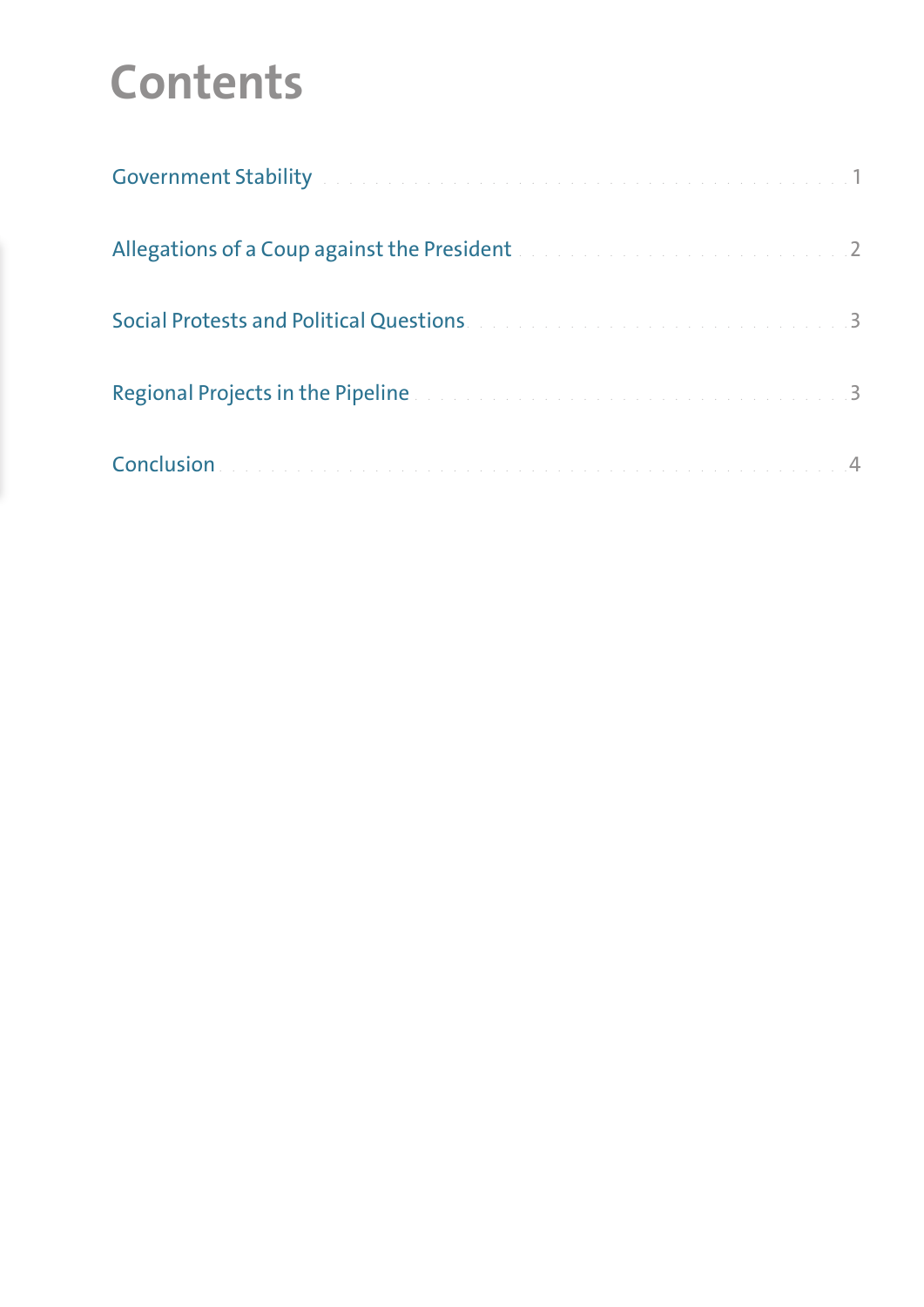The collapse of the consensus between President Beji Caid Essebsi and his Nidaa Tounes party and Ennahda continues to cast a shadow over Tunisian politics.With the breakdown of the rules governing the relationships between the various actors since the 2014 elections, weeks after the Tunisian Prime Minister Youssef Chahed's cabinet reshuffle, the details of the political crisis remain complex. This begs the question: What is the outcome of the democratic transition pursued by Tunisia following the 2011 revolution? It also raises questions about the capacity of institutions and political elites in the face of a return to polarizing and alienating politics in which regional parties serve to tip the balance and widen the gap.

#### **Government Stability**

The announcement from President Beji Caid Essebsi in late September 2018 that the consensus with Ennahda in force since the 2014 elections had been terminated came as no surprise to Tunisian political commentators.<sup>(1)</sup> Since the conflict between the heads of the executive branch (Essebsi and Chahed) became public, Ennahda, the largest bloc in parliament, had chosen to prioritize "government stability", claiming that it should not be subject to fluctuations of the balance of power within Nidaa Tounes. It opposed the demands made by Nidaa Tounes, the Tunisian General Labour Union and other parties for the departure of Chahed and his government. There is no doubt that the support of the European Union and international economic institutions in favor of government stability played a part in this decision. With the support of Ennahda and a large segment of Nidaa Tounes, Chahed received a comfortable majority for his new cabinet members when he introduced them to Parliament in November.<sup>(2)</sup> A few days after Essebsi announced the coalition with was over, the prosecution in the case of the assassination of activists Chokri Belaid and Mohamed Brahmi revealed what they described as a "black room" in the Ministry of the Interior. This room allegedly containins dangerous documents proving the existence of a secret organization run by Ennahda. The organization was designed to follow and listen in on politicians and military and security personnel and was involved in both aforementioned assassinations.<sup>(3)</sup> This discovery m that security and justice will be harnessed in the service of political conflicts, in a way that does not bode well for the democratic civil culture of the political elite.

The Minister of the Interior in Chahed's government has denied the existence of the black room in his ministry but the case has not been closed. On November 26, President Essebsi met with the prosecution team, which presented him with a "request for the National Security Council to oversee

**<sup>1</sup>** "Is Political Consensus Over for Tunisia?" Situation Assessment, The Arab Center for Research and Policy Studies, 8/10/2018, last accessed 10/12/2018 at: https://www.dohainstitute.org/en/PoliticalStudies/Pages/Is-the-Political-Consensus-Over-in-Tunisia.aspx

**<sup>2</sup>** "Cabinet Reshuffle in Tunisia and the Outcomes of the Political Crisis", Situation Assessment, The Arab Center for Research and Policy Studies,15/11/2018, last accessed 10/12/2018 at:

https://www.dohainstitute.org/en/PoliticalStudies/Pages/Cabinet-Reshuffle-Tunisia-Outcomes-Political-Crisis.aspx

**<sup>3</sup>**Chokri Belaid and Mohamed Brahmi were leaders of the Tunisian Popular Front (a coalition of leftist and nationalist parties). The first was assassinated on 6 February 2013, the second was assassinated on 25 July of the same year, during the Troika government made up of the Ennahda, the Congress for the Republic and Democratic Forum for Labour and Liberties.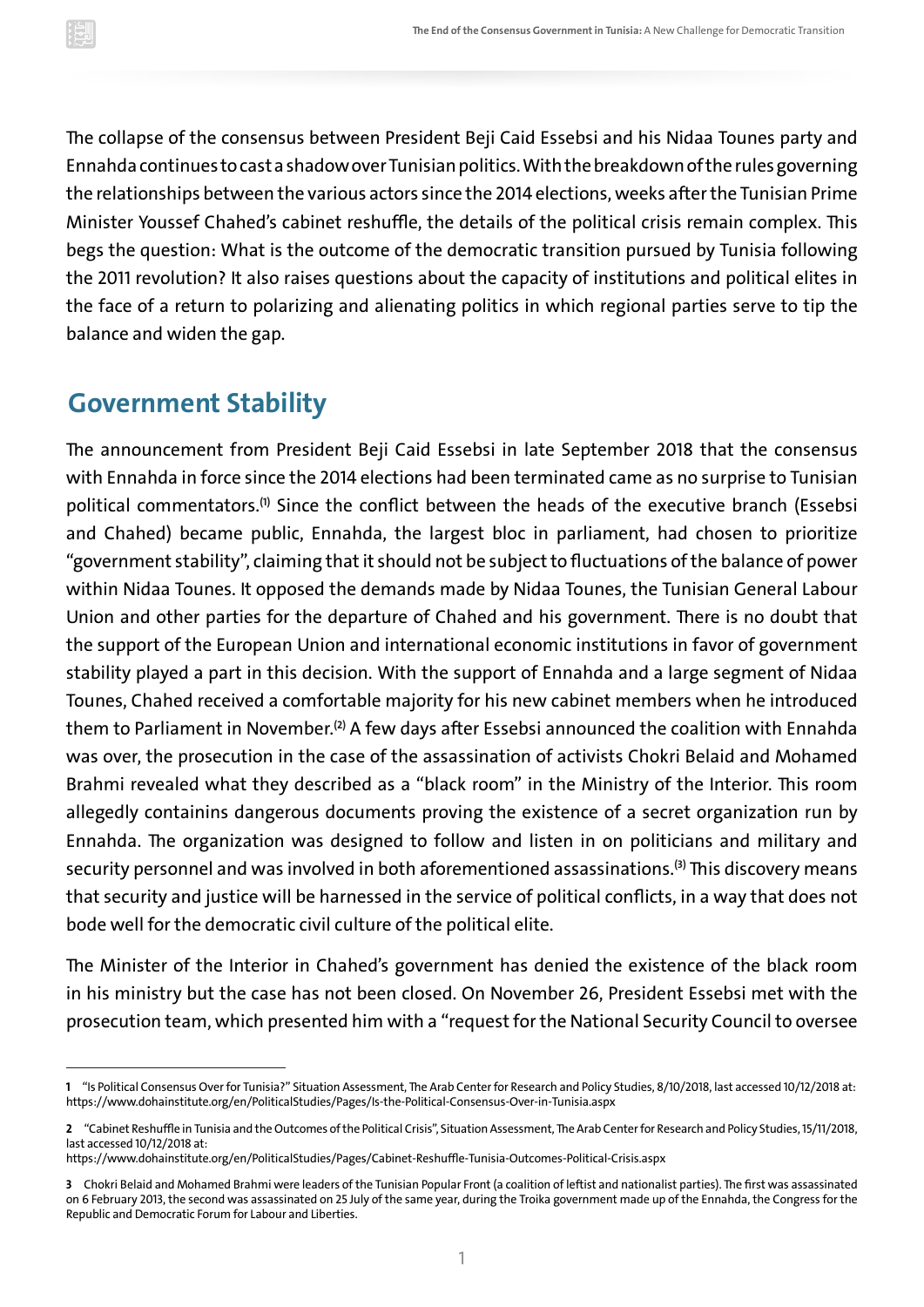the case and for the formation of a committee headed by a national figure to examine the relevant evidence."**(4)** On the 29th of the same month, Essebsi presided over a National Security Council meeting, which deliberated on the accusations filed by the prosecution in the assassination case against Ennahda. In a remarkable message, the president's Facebook page broadcast a speech in which he stressed the importance of the prosecution team's progress, stating that Ennahda had threatened him in a statement issued in response to the charges. Most of the leaks reported by media and political sources indicate that the president's desire to turn the issue from a judicial into a security matter was met with disdain from the prime minister.However, there are several indications, including repeated discussion of the issue, that the president is still trying to keep the case relevant in order to force his former partner and into a corner. This is a year before the parliamentary and presidential elections expected in late 2019, in which the opinion polls suggest Ennahda and Chahed are ahead while Essebsi and his party lag behind. **(5)**

## **Allegations of a Coup against the President**

Ennahda is not the only party to find itself in the firing line of the president and his Nidaa Tounes camp. In an act reminiscent of accusations made in the assassination case, the general secretary of Nidaa Tounes Slim Riahi filed a lawsuit against the Prime Minister Youssef Chahed and several other officials with the military court, accusing them of planning to stage a coup against Essebsi. **(6)** Sources in Nidaa Tounes confirmed that Chahed's coup is the subject of the lawsuit, essentially represented in the acquisition of state bodies and the luring of some Nidaa Tounes representatives to the National Coalition bloc that supports him. The next step is allegedly the use of force to extend his influence on the state and isolate the president.<sup>(7)</sup> The lawsuit filed by the general secretary of Nida not been published. However, the strong link between Essebsi and those who remained in his party and the weak influence of new arrival Slim Riahi make it likely that Essebsi and his son Hafedh are behind the new open front against Chahed, especially since Essebsi has appointed the minister fired from Chahed's government, Mabrouk Korchid, to follow up the matter.

The details of the case are ambiguous; the lawsuit does not indicate any specific evidence. A careful and objective reading, regardless of legal interpretations, sees it as falling within the scope of the escalating conflict between Essebsi and Chahed over the past year. Essebsi seems unwilling to accept the reality of a parliamentary majority and the recent vote of confidence won with ease by

**<sup>4</sup>** See "Meeting with a Delegation from the Prosecution in the Case of Chokri Belaid and Mohamed Brahmi", *Présidence Tunisie Facebook Page*, 26/11/2018, last seen 10/12/2018 at:

https://bit.ly/2GjB1pI

**<sup>5</sup>** Ziyad Krishan, "One Year or Less to Go before the Parliamentary and Presidential Elections", *Le Maghreb* 7/12/2018, last seen 12/12/2018, at: https://bit.ly/2EjzBK1

**<sup>6</sup>** Asma Ajroudi & Ramy Allahoum "Tunisia's Nidaa Tounes in Shambles amid Political Turbulence", *Al Jazeera*,5 /12/2018, last seen 17/12/2018 at: https://www.aljazeera.com/indepth/features/tunisia-nidaa-tounes-shambles-political-turbulence-181202090020299.html

**<sup>7</sup>** Amal Hilali, "A New Chapter of the Nidaa Tounes War. A Serious Charge Against Chahed", Al Jazeera, 25/11/2018, last seen 11/12/2018, at: https://bit.ly/2SPCNAA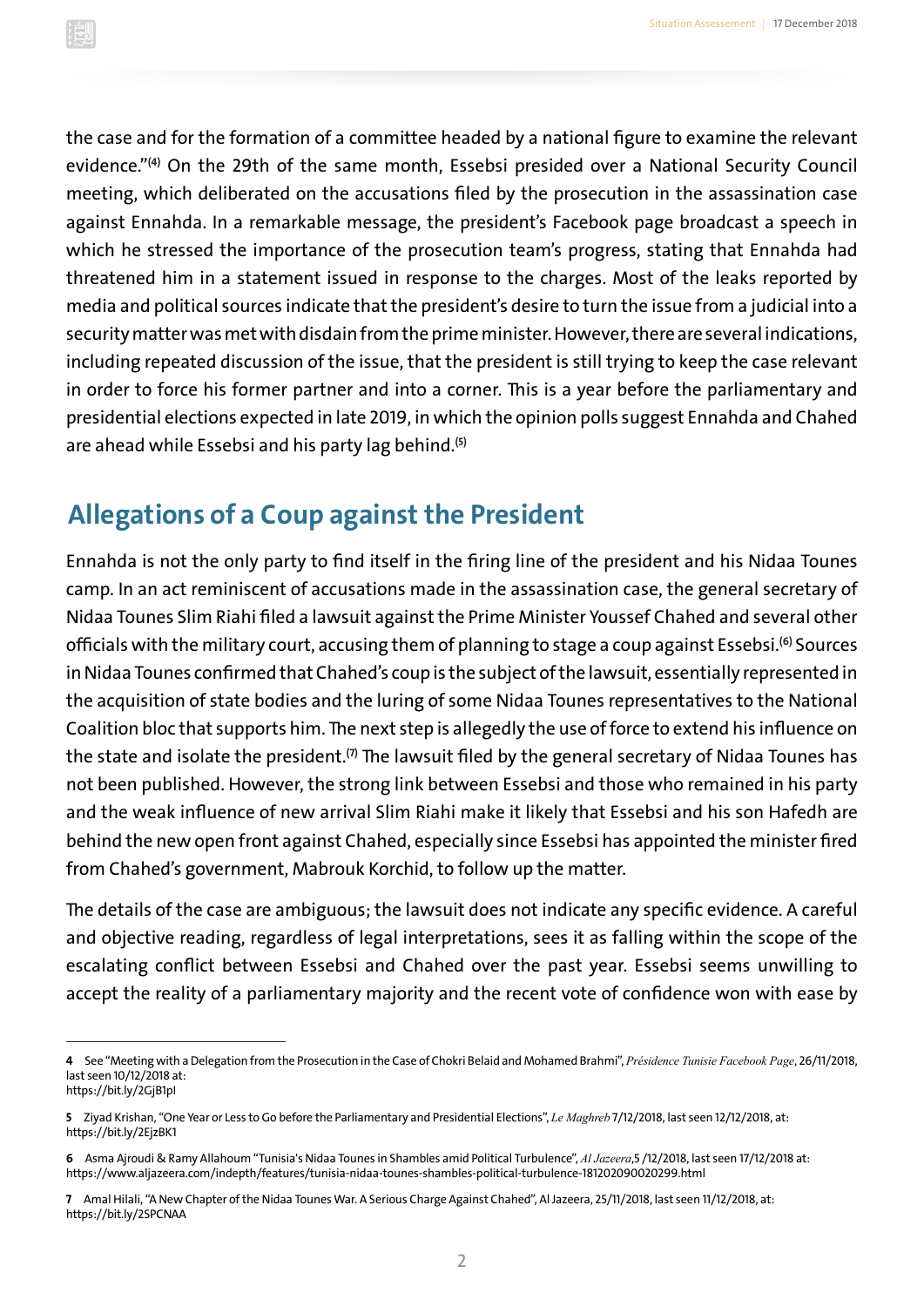Chahed. Chahed and his supporters see this as a question of returning matters to their natural state under the Constitution, which gives the prime minister broader powers over the president. Essebsi, who has spent most of his political career under an autocratic presidential system, has expressed his dissatisfaction with the constitutional limits on the President's powers on multiple occasions. The challenge thus deepens for newly elected Chahed, who Essebsi had chosen for his lack of experience in authority, in the hope of exploiting this in order to consolidate his authority as the president.

### **Social Protests and Political Questions**

Social challenges in Tunisia are just as salient as the ongoingpolitical crises.On 22November 2018, the Tunisian General Labour Union announced a general strike in the public sector, demanding a wage increase and the reversal of the program of privatization of some public institutions. It is expected that the Union will launch a second general strike, in mid-January 2019, if no understanding with the Chahed Government is reached. Similarly, a month ago, secondary school teachers were engaged in a trade union movement: refusing to hold exams, arranging sit-ins in the education directorates, and demonstrating in the capital and the interior cities to demand an increase in grants and salaries. The unions have not announced any political demands during their protests, but their insistence over the past months on the necessity of Chahed and his government's resignation and the presence of the Nidaa Tounes leaders at the general strike indicate that trade union movements - regardless of the legitimacy of their demands - are telling. The political conflict between President Essebsi and Chahed and their respective political camps has seeped into the protests.

In the context of these social difficulties and their relationship to the general political chaos in Tunisia, calls to imitate the "yellow vests" protest movement in France have appeared. Social media pages are using the campaign name "red vests" to organize demands for an improvement in economic and living conditions. No political or union body has declared its position on this campaign yet, but the discourse primarily targets Ennahda and Chahed's government. Several leaks indicate that financial, political, media, and regional figures are involved,<sup>(8)</sup> especially as most social media pages promoting the campaign are sponsored pages, which go beyond the financial capacities of the voluntary activists. The activists from the "red vests campaign" are planning their protests for January given the symbolism of this month, which has witnessed most of the protest movements the country has known since the 1970s. In fact, despite the legitimacy of the demands and the popular belief that there has not been any tangible improvement in living conditions, some party and trade union forces demanding improved conditions oppose any action that would contribute to the development of the Tunisian economy and especially a reduction of bureaucracy and the facilitation of investment.

**<sup>8</sup>** On December 6, police arrested an activist from the Destour party led by Abeer Mousi, the former leadership of the National Progressive Unionist Party (the party of ousted President Zine El Abidine Ben Ali) on charges of stocking up hundreds of red vests in the capital.